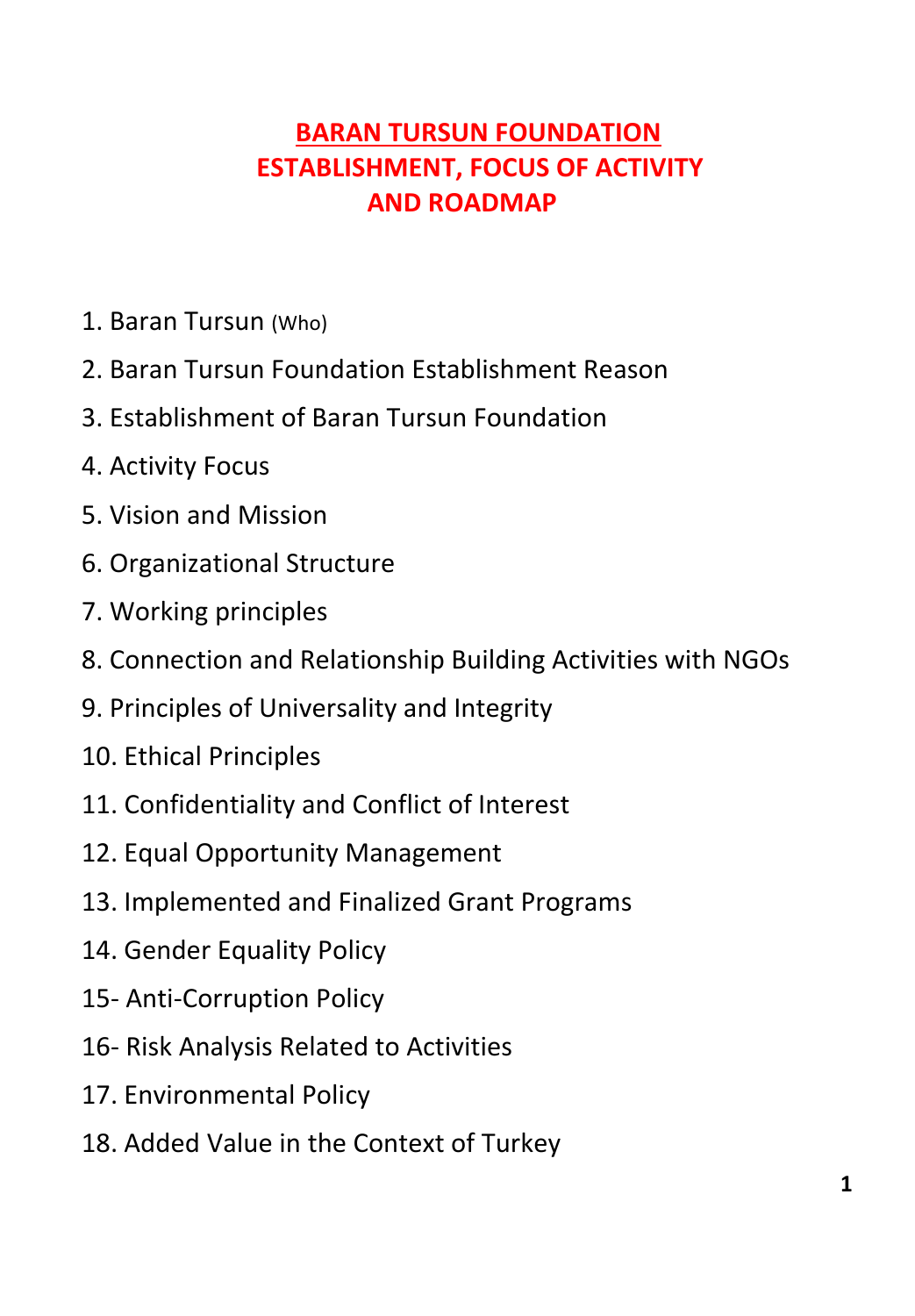# **1. Baran Tursun (Who)**

Baran Tursun is a 20-year-old university student.

On November 25, 2007, while returning home in his car after celebrating his birthday with his friends in a cafe in İzmir-Alsancak, he passes the policemen who are waiting by the roadside. The police make a flashlight with car headlights for Baran, who passes by and moves away. The flashlight applied to Baran Tursun with car headlights from a distance of 250 meters is recorded in the court records as **"Baran Tursun has been warned to stop"**. Press: "**Is this what a stop notice looks like?"** he headlines.

Realizing that the stop warning cannot be like this, the suspect police officers prepare a **"Traffic Accident Report"** at the scene, pretending to be a traffic accident by concealing the shooting, obscuring the evidence and producing false evidence.

The police also informed Baran's family and said, "Your son had a traffic accident, we took him to the hospital, we did our best, unfortunately**..." Baran's father, Mehmet Tursun, also thanks his son's murderer for his word "We did our best".**

Baran, who is thought to be dead, is delivered to the hospital by the police as a **"citizen who caused a traffic accident"**, the police and the emergency doctor Özgür Ç. They issue a 'Traffic Accident Report'.

Dr. Ozgur C. In order to bring Baran back to life, he makes his heart work by massaging his heart. Brain Tomography is taken of Baran, whose heart is working, and a firearm bullet core is detected in Baran's head. These embarrassing intrigues of dozens of police officers who conceal the shooting, produce evidence, obscure the evidence, issue false reports, and make false testimonies, come to an end after the bullets appear on the Hospital's Brain Tomography. With the detection of a bullet belonging to the police in the tomography, it becomes certain that the Baran Tursun incident was not a traffic accident, but a murder committed by the police.

**Trial Process:** The Turkish courts acquitted all the police officers who concealed the shooting, prepared a Traffic Accident Report, darkened the evidence, produced false evidence and gave false testimony. They found it sufficient to sentence Oral Emre Atar, the police officer who killed Baran, to 2 years and closed the case.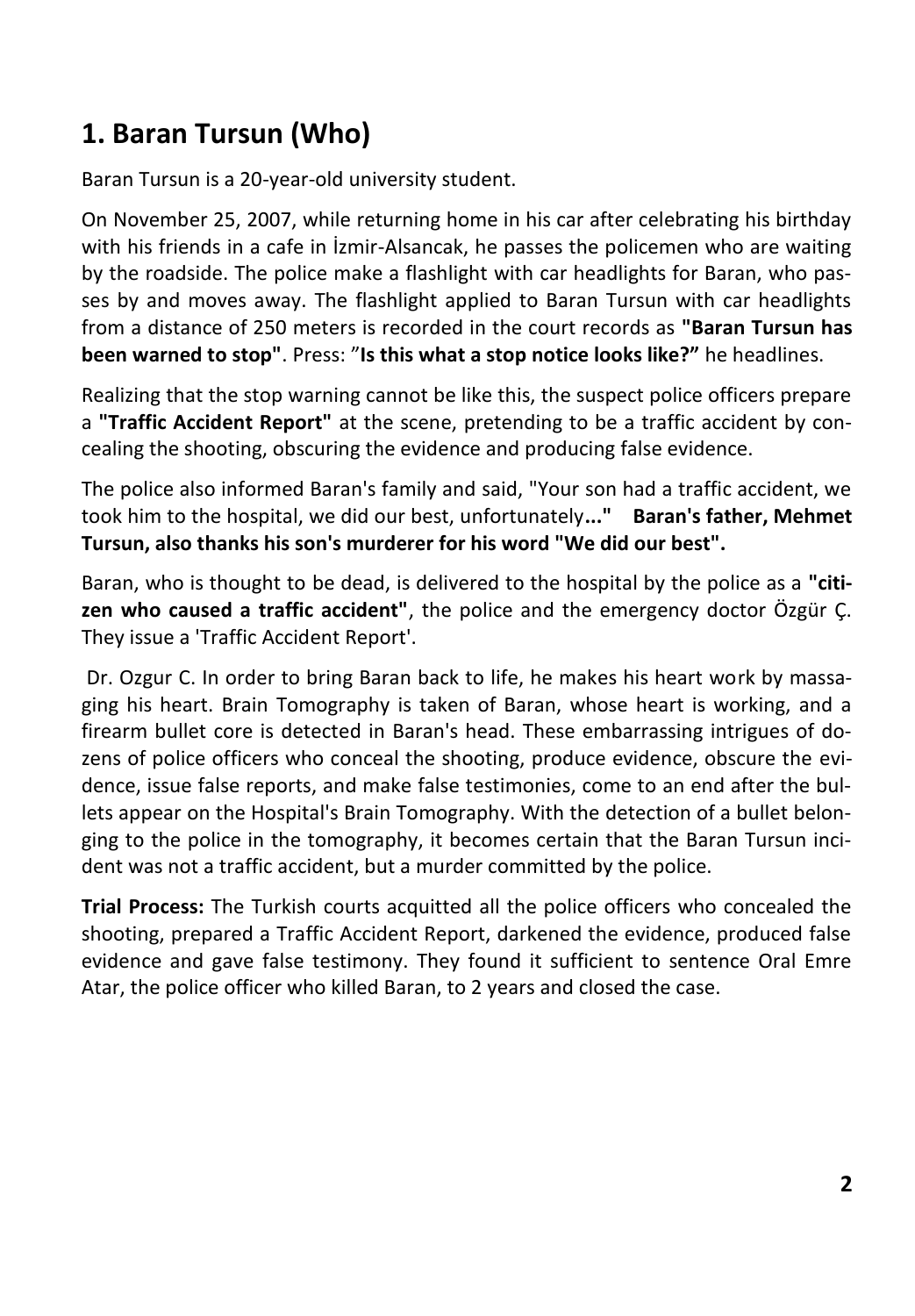# **2. REASON FOR FOUNDING THE BARAN TURSUN FOUNDATION**

# **'Dysfunction of politicized NGOs'**

Before the establishment of the Baran Tursun Foundation, we conducted observation studies on gross human rights violations, particularly extrajudicial executions, the focus of activity, organizational structures and advocacy frameworks of NGOs with a foundation of rights.

It is possible to explain the observations made as the reason for the establishment of the Baran Tursun Foundation and the dysfunction of the politicized NGOs under five headings.

# **Observation**<sup>1</sup> **) Extrajudicial Executions in Turkey:**

Violations of the right to life in Turkey range from killing people on the grounds that they do not comply with the stop warning to deaths in peaceful demonstrations and in custody, just like Baran Tursun when returning from a birthday celebration, walking on the road, going to the market, sitting in the park, returning from school, sleeping in his bed. The first reason for the establishment of the Baran Tursun Foundation is the extrajudicial executions by the police force of hundreds of people who oppose the law of misdemeanors, while they are peacefully demonstrating while they are in their mother's arms, and are seen as ordinary cases by a significant part of the society and most of the rights-based NGOs.

# **Observation<sup>2</sup> ) Victim Intimidation and Retaliation Cases:**

As in the cases in which the right to life is violated, cases are brought against victims and vulnerable groups who are exposed to ill-treatment and discrimination by the police force as soon as possible on the basis of police reports and false evidence produced. While the victims are the plaintiffs with the counter accusations they make, they become the defendants.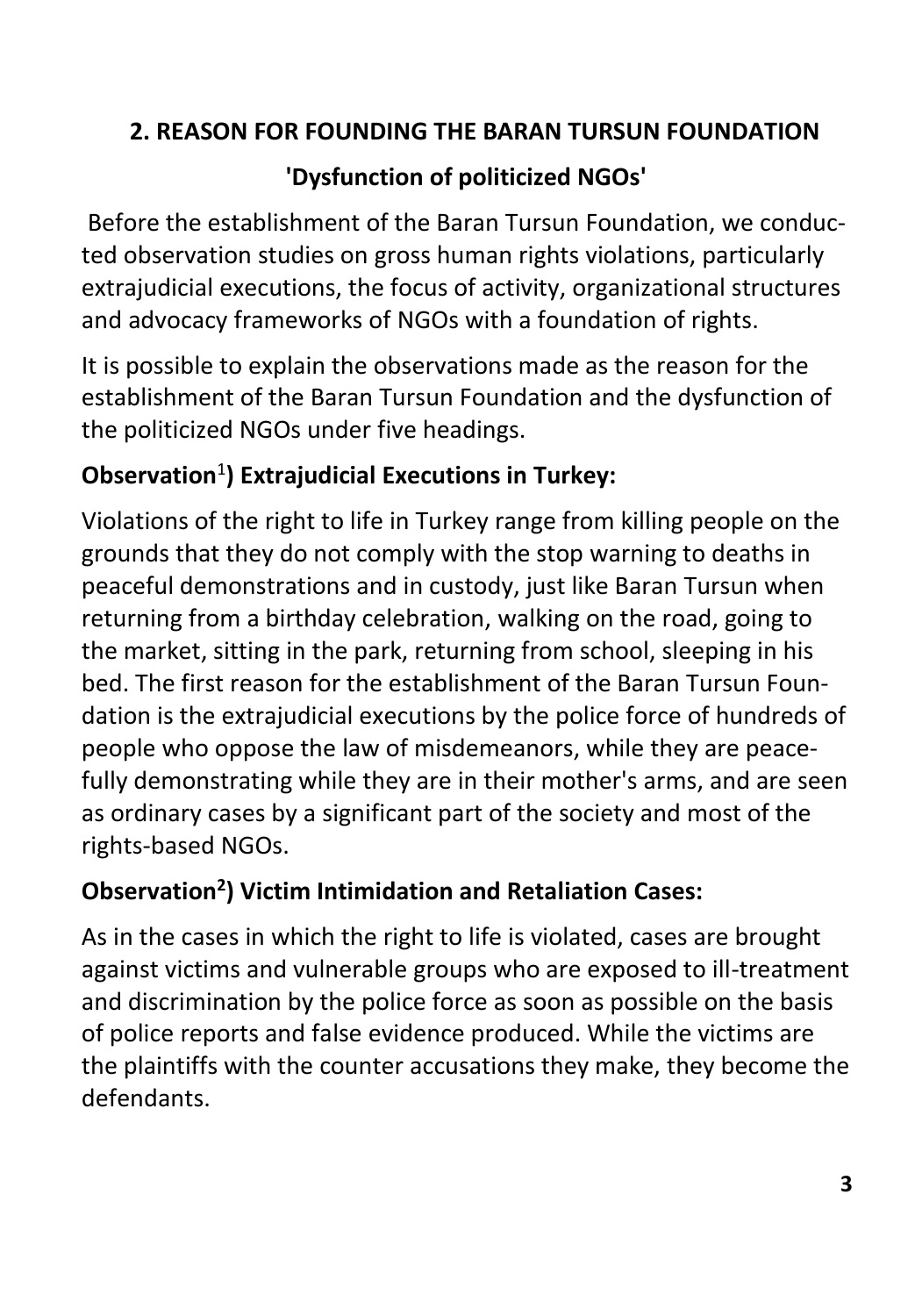In addition, the second reason for the establishment of the Baran Tursun Foundation is that the victims face serious problems that they cannot solve on their own, and that there are no NGOs to guide their litigation and access to justice processes.

# **Observation<sup>3</sup> ) Disconnection of Politicized NGOs from Society:**

The third reason for the establishment of the Baran Tursun Foundation is the fact that rights-based NGOs are distanced from the society and the grassroots as a result of their politicization, that they do basic human rights advocacy at a micro level by being limited to their own axis, and that they do not carry out advocacy activities in line with the documents approved by international human rights mechanisms in theory and practice.

# **Observation<sup>4</sup> ) Narcissistic Advocacy of Politicized NGOs:**

The essence of the right to life is the survival of the individual, partial advocacy in the violation of this right, which constitutes the basis and precondition of all human rights, is not compatible with moral values, nor with the basic principles of the ECHR.

Many NGOs whose founding goals are rights-based advocacy over time, as a result of POLITICS, consider their own dead who are compatible with Narsis Syndrome more than the dead of the society, their victimizations above and more valuable than the victimization of the society, their advocacy according to this discrimination, and their separation from the society. formed the fourth.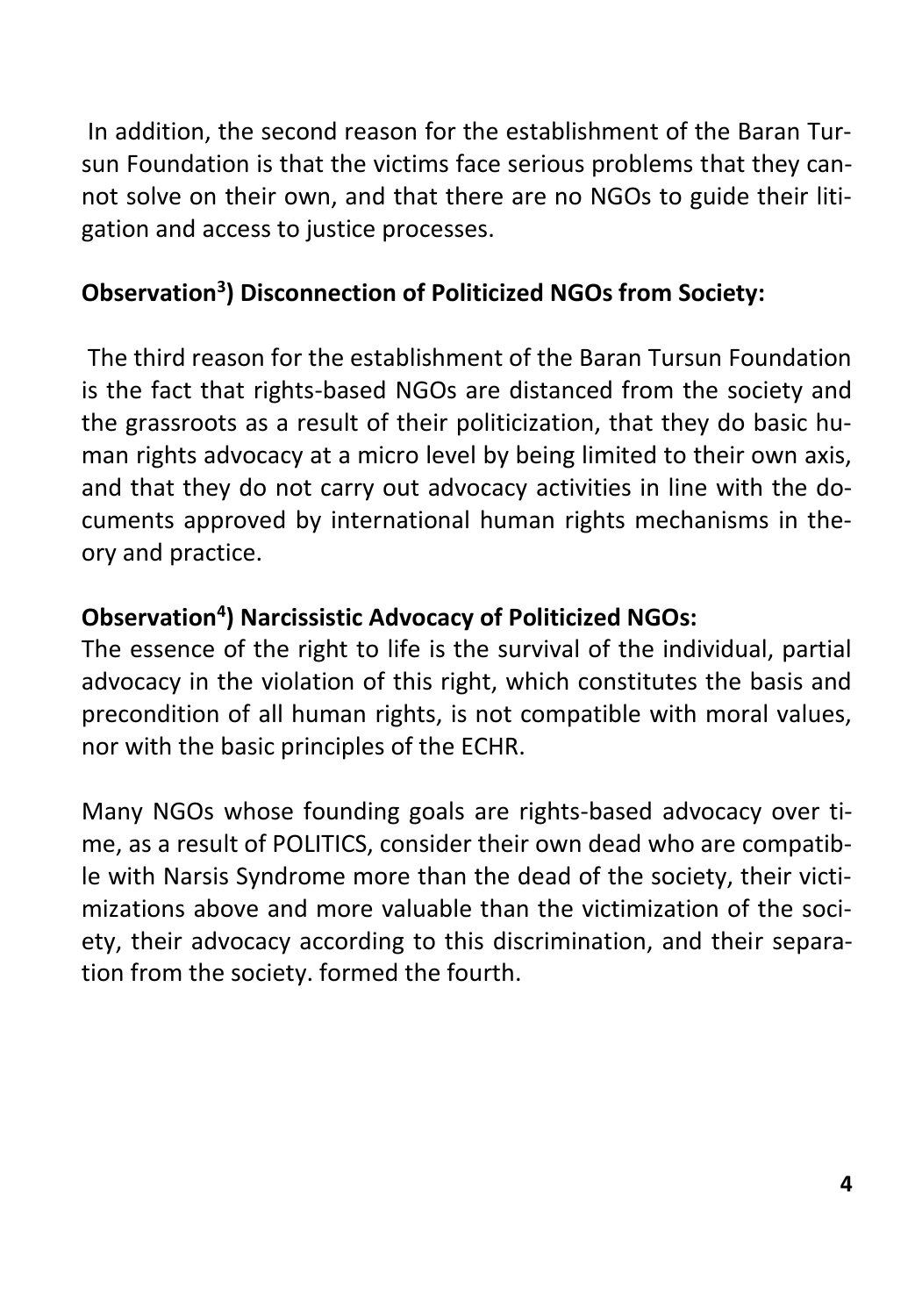## **Example:**

CSOs that were established on the basis of rights and became politicized in the process could not do advocacy effectively;

While visiting with friends such as Baran Tursun, Ekrem Görkem Karakan, Yağmur Alparslan, Alican Razi,

While going to buy bread like Helin Şen,

While walking on the road like contemporary Gemik and Mihraç Miroğlu,

Going to the market like Kazım Şeker,

Sitting in the park like Feyzullah Ete and Recep Hantaş,

While returning from school like Enes Ata,

While sleeping in his bed like the brothers Muhammet and Furkan,

While in his mother's lap like Mehmet Uytum,

While peacefully demonstrating like Şerzan Kurt,

While in custody, like Osman Aslı and Abdurrahman Sözen,

While he was on duty as Süleyman Sinan Özkılınç, Altuğ Verdi and Büşra H. Çetinkaya,

Hundreds of people who should be prosecuted or prosecuted simply for violating the misdemeanors law have been violated under Article 16 of the PVSK.

We observed that there is an organizational gap and deficiency in Turkey in advocating and following the hundreds of fatal cases described in the example given above, which the politicized NGOs do not focus on, follow up and advocate for. We have observed that there is a widespread belief that if impartial NGOs aiming to protect life are established and they make effective advocacy, they will contribute to the elimination of this gap.

In the event that impartial NGOs, which will operate to protect life, achieve their goals, there will be a very serious decrease in the deaths in detention centers and in extrajudicial executions under Article 16 of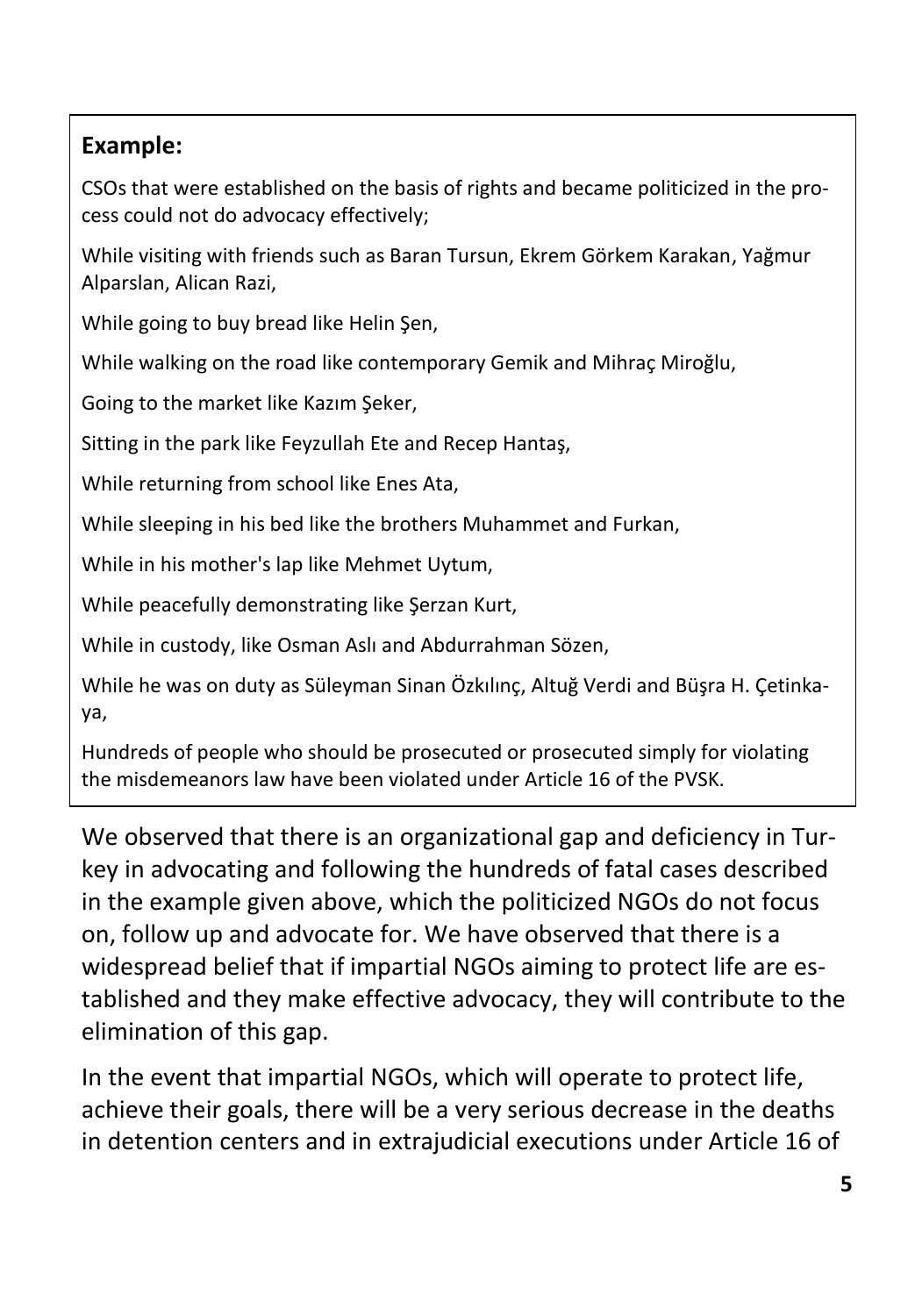the PVSK, especially serious human rights violations, and they will go down to the micro-level. With the reduction of such violations, it will gain prestige in Turkey and the Turkish Police Force in national and international mechanisms.

# **Observation<sup>5</sup> ) Establishing NGOs to protect life and to reduce violations of the right to life.**

With the fact that an impartial and independent organization is required as a result of human rights monitoring and monitoring, and that there is a gap and deficiency in advocacy for violations of the right to life:

An NGO that does not use violence against the police, does not engage in armed conflict with the police, does not pose a life-threatening threat to the life and property of others, and will follow-up and advocacy without being politicized in hundreds of cases that are executed without trial by the police simply because they oppose the misdemeanors law or the Highway Traffic Law. There was an opinion that the establishment of the

 In order to protect life and reduce violations of the right to life, it was decided to establish the Baran Tursun Foundation by Baran Tursun's mother, **Berin Tursun**, who was also executed without trial by the police, his father **Mehmet Tursun** and his older sister **Selale Tursun**.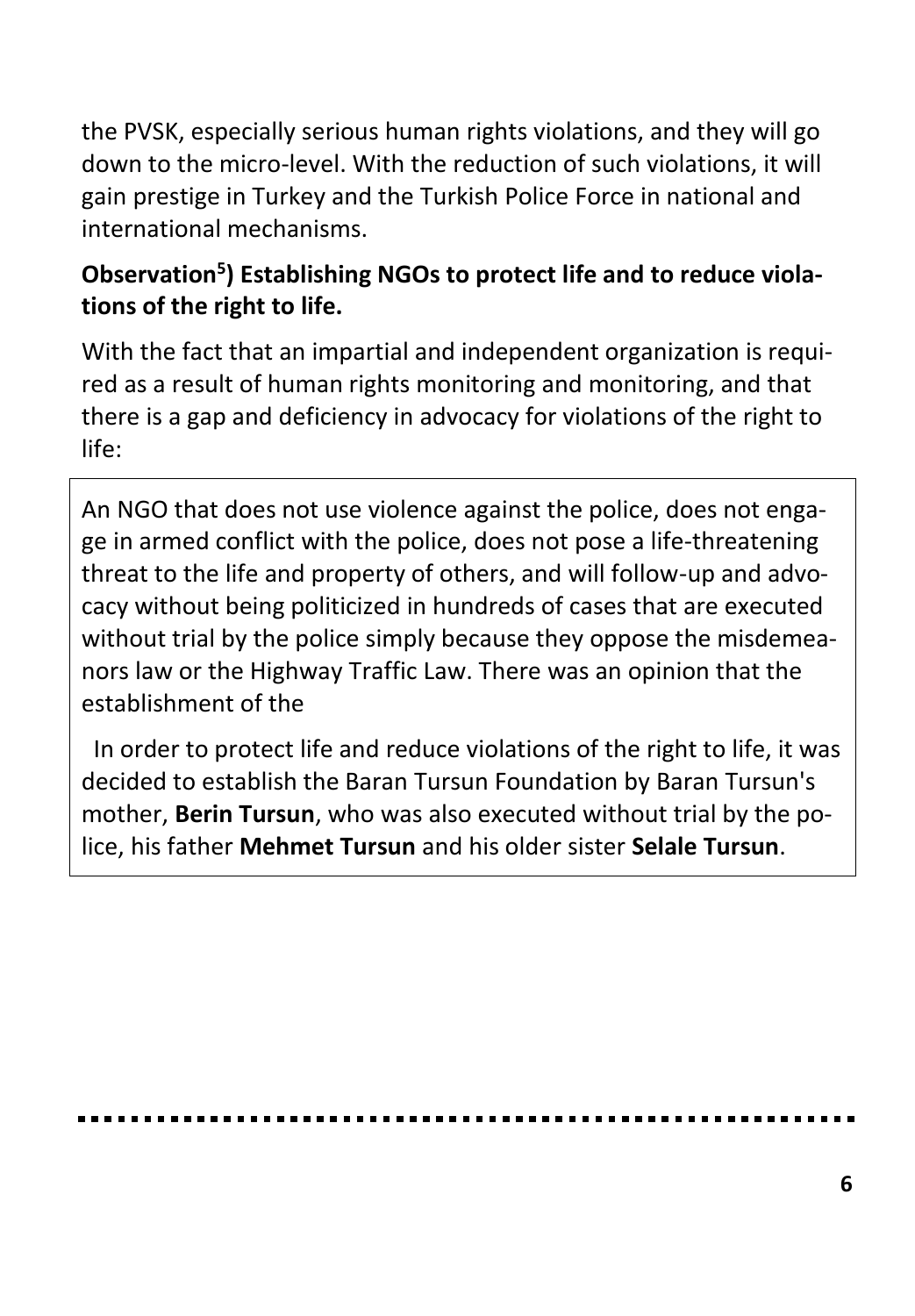# 3. FOUNDING THE BARAN TURSUN FOUNDATION

The Baran Tursun Foundation was established in Izmir in 2010 to protect life and reduce violations of the right to life.

# **4. Baran Tursun Foundation's Focus of Activity:**

The focus of activity of the Baran Tursun Foundation consists of several interrelated and complementary titles.

**+ Advocacy:** The 'Police Power', which attaches some meanings to abstract concepts such as "Foresight, Reasonable Suspicion and Discretion" added to Article 16 of PVSK, instead of taking action according to the Highway Traffic Law or the Misdemeanor Law and being included in the judicial process, among women and children. He sentenced hundreds of civilians, including himself, to death.

The police punishing civilians with death without trial is the focus of the Baran Tur-sun Foundation's advocacy activities.

## **+ Background of fatal cases:**

In the background of the deadly cases, which are the focus of the Baran Tursun Foundation's activities and continue to increase every day; Even though there was no violence against the police, no armed conflict with the police, no arms against the actions of the state, no vital violence and threat to the property and life of others, the rights to life were violated.

## **+ Case Tracking, Database Creation and Reporting:**

The Baran Tursun Foundation follows, creates a database and maps the cases of extrajudicial executions within the scope of Article 16 of the Police Duties and Powers Law, which regulates the authority to use weapons in the police force according to its registered purpose. Apart from this, it regularly prepares impartial and verified reports in order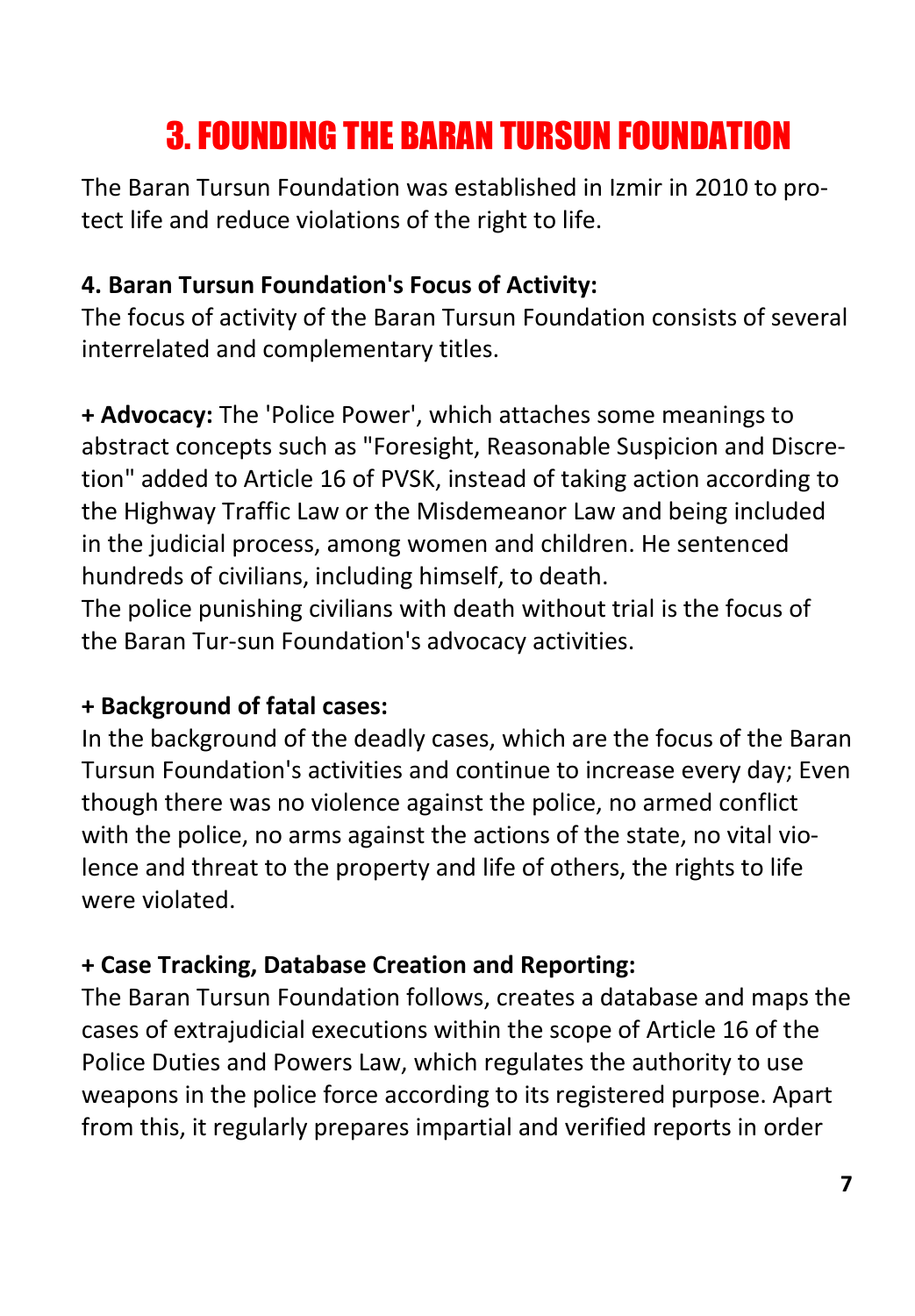to provide access to national and international human rights mechanisms, decision-makers and legislators.

#### **+ Remedial Activities:**

It guides, encourages and provides access to justice for the families of individuals whose right to life has been violated.

It provides Legal, Rehabilitation and Adaptation aids for victims who have experienced severe tragedies due to the loss of their relatives, contributes to their education by giving scholarships to their children in primary, secondary and high school age, and carries out some remedial activities for victims' families.

#### **+ Storage and Mapping of Data:**

Field studies, monitoring reports and documentation of the Baran Tursun Foundation are published on the website

http://www.baransav.com/?SyfNmb=1&pt=Homepage. Apart from this, a wide database was created by categorizing the violations of the right to life, and it was mapped on the basis of regions and transferred to https://barantursun.uwazi.io/tr/.

Mapping studies also facilitate access to national and international human rights mechanisms.

## **5: Vision and Mission of the Baran Tursun Foundation:**

**Vision:** Law enforcement officers do not use disproportionate force and observe rights, law and justice, human rights violations do not occur, the state fully fulfills rights and law, and the state is fully implemented based on race, gender, culture, religion, language, gender, sexual orientation/gender identity, ethnicity, age. With the ideal of a Turkey where people can stand by all victims without discrimination due to economic power, philosophical views, political opinions and other reasons, strengthening participatory and pluralist democracy in the national and international arena, disarmament, the right to life,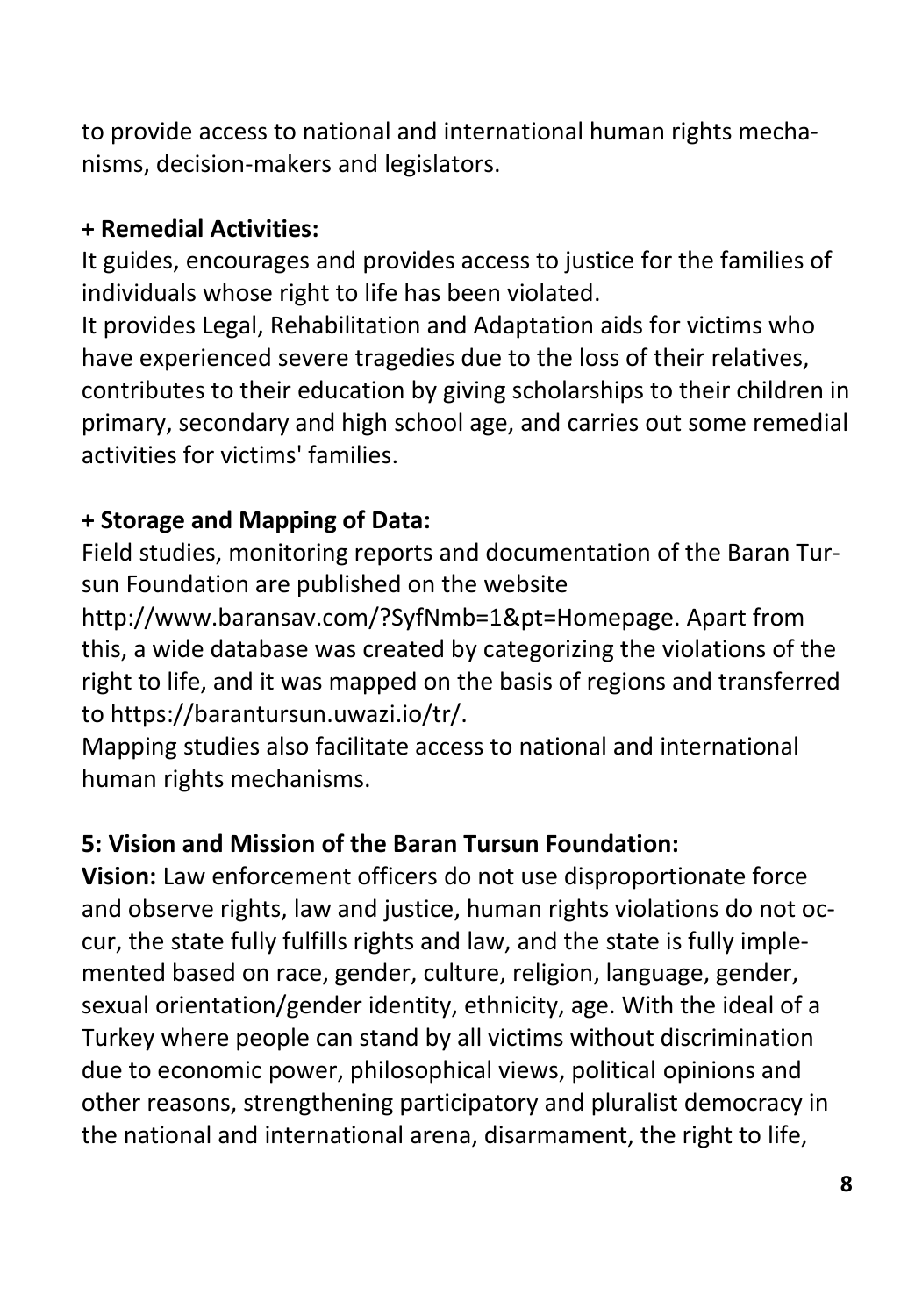freedoms, peace, solidarity, which is taken as an example and guides them. To be a foundation.

**Mission:** To develop a culture of democracy, peace and solidarity in our country and in other countries, by using modern science and technology, with innovative education models of professionals and scientists, to provide legal, rehabilitation and adaptation to all people and their families whose right to life has been violated as a result of violence or who have been disabled for life. to provide accessible health support and to improve their quality of life, to take a leading role in all kinds of actions and actions against all unlawfulnesses, provided that they are rights-based by reorganizing domestic law within the framework of universal law, to support modern approaches in the training of police and other law enforcement officers, to protect violations of the right to life caused by law enforcement, wherever they come from. With the aim of minimizing the problem, removing the concept of impunity from the memory of the police, developing a culture of social sensitivity and social solidarity, and building a close dialogue and solidarity with the disadvantaged and those exposed to discrimination in access to justice. is to do studies.

#### **6. Organizational Structure of the Baran Tursun Foundation:**

Healing and Creative Ideas: The Baran Tursun Foundation supports and attaches importance to creative ideas for remedial, regenerative, developmental, transformative and more efficient processes in order to achieve its ultimate goal in harmony with its foundation.

The Baran Tursun foundation is managed by the board of directors and the board of trustees, and its activities are carried out by more than 400 volunteers, 4 of whom are salaried.

Decisions regarding the purpose of the Foundation; It is received and implemented by the members of the Committee on the Rights of the Child, the Committee on Women's Rights, and the Gender Equality Committee, apart from the members of the board of directors.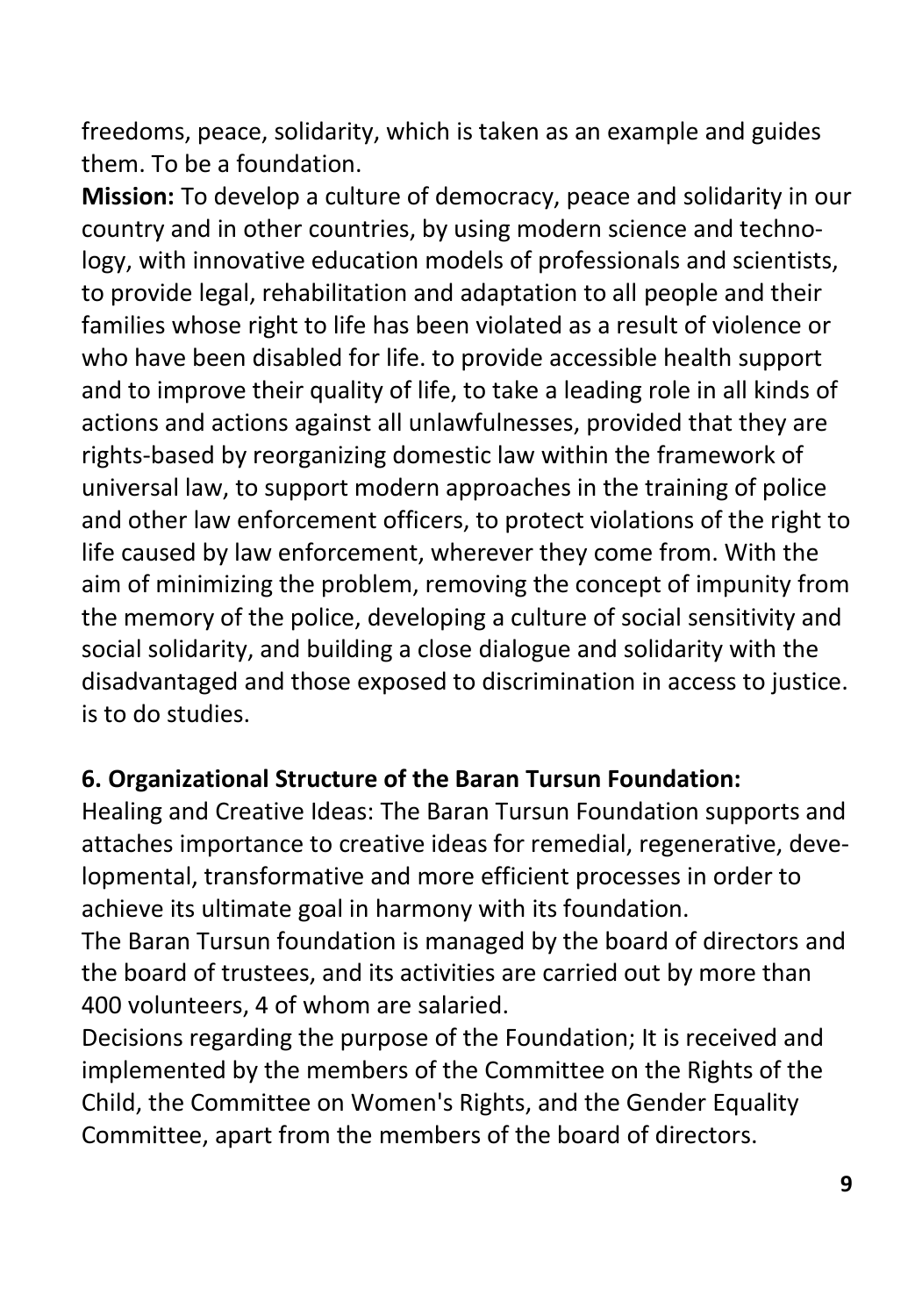In addition, all participants express their ideas without hesitation, and creative ideas are considered important.

## **7. Working Principles of the Baran Tursun Foundation:**

The Baran Tursun Foundation is independent of any government, religious, political, economic, ethnic and social group, as human rights are above all political ideologies and worldviews. While BTV is aware that the main perpetrators of rights violations are the states, BTV is equally opposed to human rights violations perpetrated by armed opposition groups.

# **8. Connection and Relationship Development Activities with Non-Governmental Organizations:**

Collaborating with civil society actors and organizations such as Networks/Platforms and Initiatives, creating an impact with creative ideas within the framework of remedial, innovative, developing, changing and more efficient processes and expanding their influence, strengthens and facilitates advocacy. In this context, establishing connections and developing relationships with civil society actors attaches importance to sustainability.

## **9. Baran Tursun Foundation Principles of Universality and Integrity:**

Based on the principle that human rights are universal and indivisible, the Baran Tursun Foundation believes that human rights are a transcendent value for everyone.

BTV's working areas include social, cultural, educational, medical, artistic, sanitary, sports, aesthetic, rehabilitation, etc. to establish centers where it can meet the needs of BTV, to establish various working units on subjects suitable for the purpose of BTV; to carry out scientific studies on the establishment of pluralist and libertarian democracy with all its concepts, rules and institutions, to have it done, to contribute and support such scientific studies; To organize meetings such as semi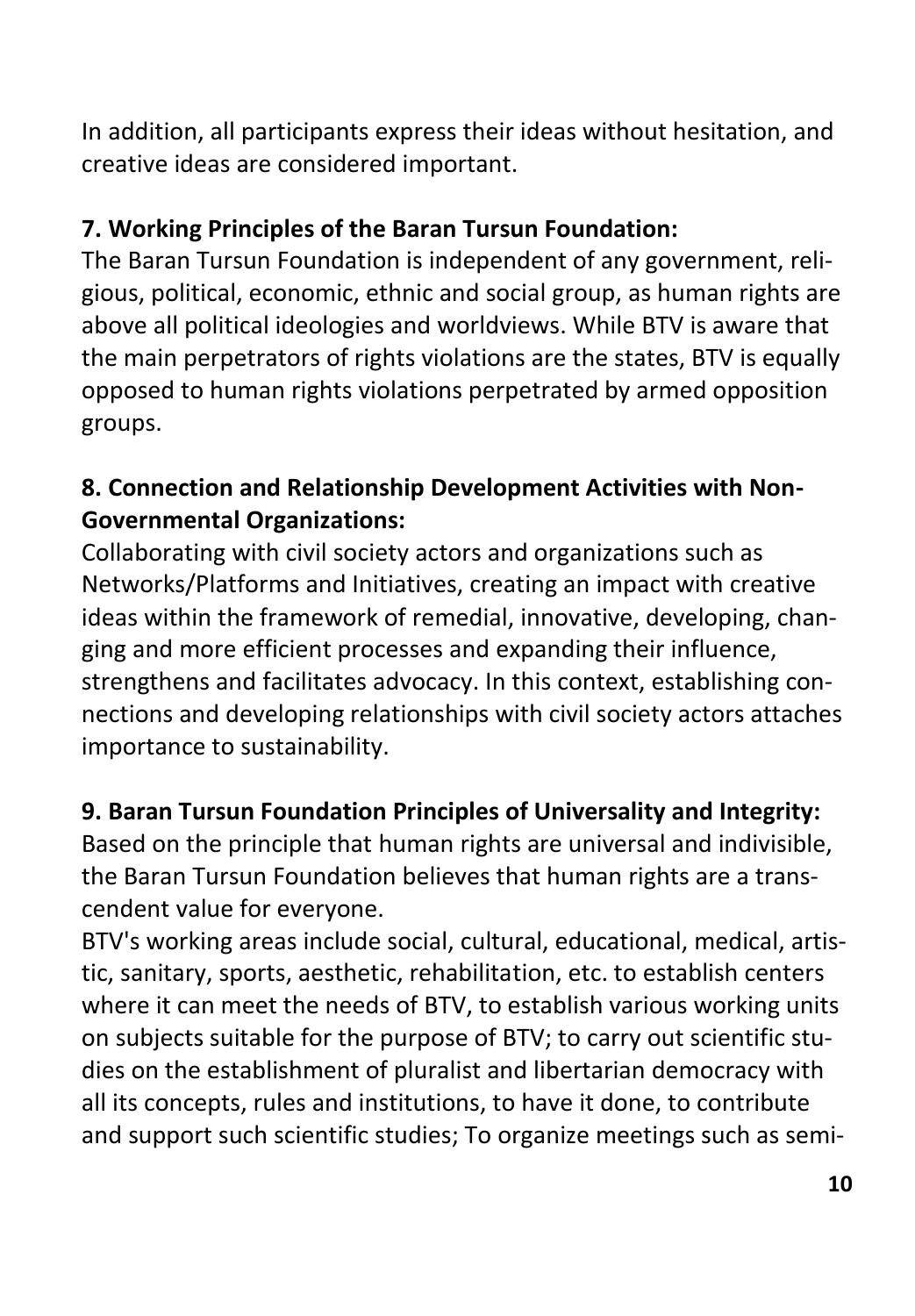nars, information festivals, conferences, panels, open sessions, training sessions for adults and young people, to organize trips, to contribute to the adoption and spread of the disarmament, peace, solidarity and culture on a world scale.

## **10. Baran Tursun Foundation Ethical Principles:**

The Baran Tursun Foundation was established to support human rights ethics and integrity. Therefore, it is imperative that every member, consultant, employee, volunteer, domain expert, and Board member adhere to, practice, and promote the highest standards of ethics and integrity. They will act professionally and with integrity, either individually or as a team or as a representative of the foundation. BTV members, employees, volunteers, consultants and the Board of Directors treat individuals and institutions with which they interact in a fair, transparent and accountable manner and with respect.

# **11. Baran Tursun Foundation Confidentiality and Conflict of Interest:**

Baran Tursun Foundation pays utmost attention to protect the confidentiality of data and information made available to individuals and institutions. Continues to protect valuable private information, personal data and other confidential information through a well-formulated access management system; therefore, logs are kept of when and what information is accessed by each of the members, employees, volunteers, consultants or domain experts in the context of information needs. BTV members, volunteers, consultants, domain experts and Board members follow these rules in their relations with each other, as well as with regular employees.

# **12. Baran Tursun Foundation Equal Opportunity Management:**

BTV is an equal opportunity and affirmative action organisation. It does not discriminate on the grounds of nationality, age, gender, sexual identity, sexual orientation, color, race, religion, ethnic origin, langua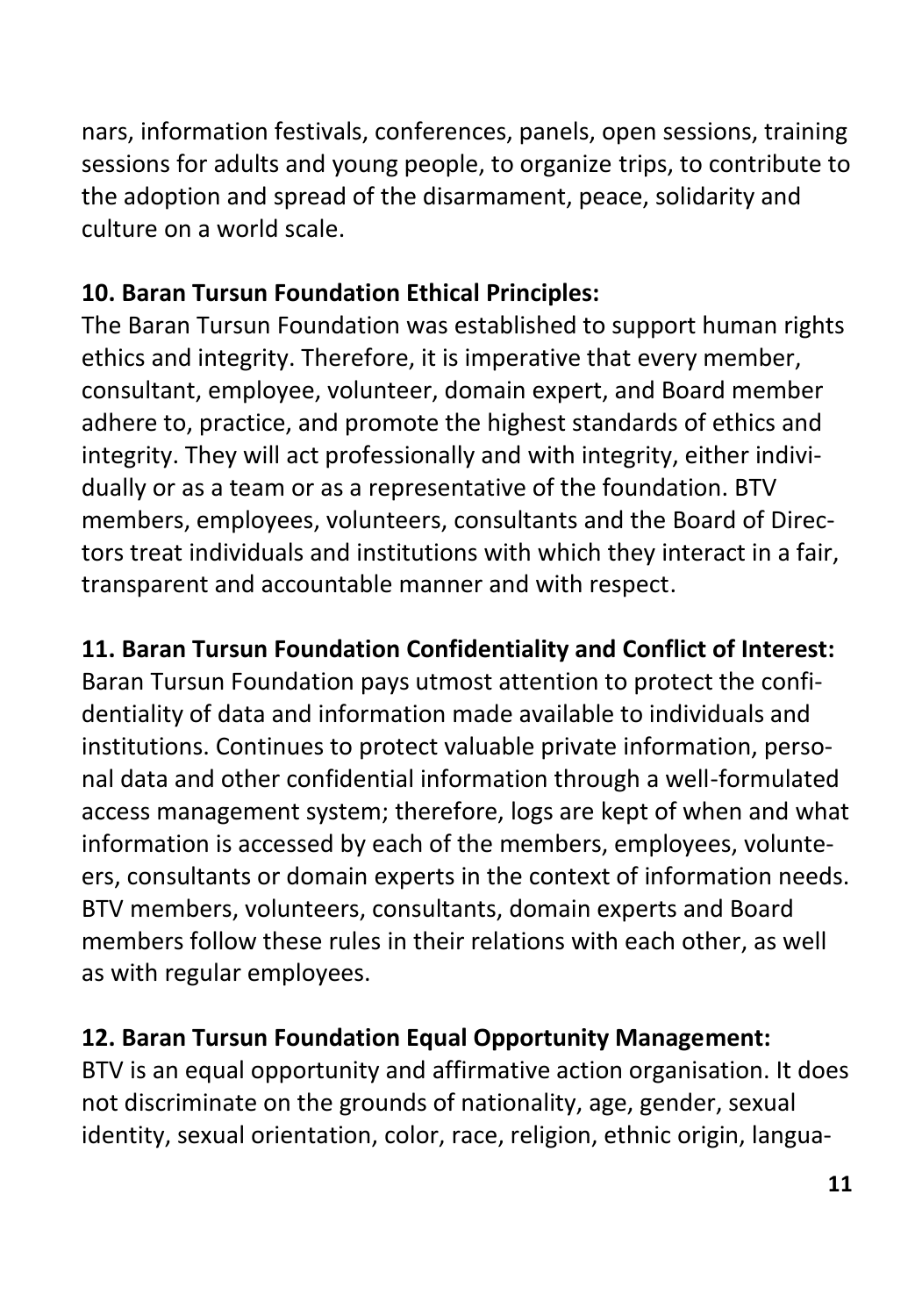ge, caste, sect, economic or marital status, disability or any other reason.

| Grant Practi- | Hol-<br>Grant | <b>Grant Code</b> | Name of the Prog-       | Final |  |  |  |  |
|---------------|---------------|-------------------|-------------------------|-------|--|--|--|--|
| tioner        | der           |                   | ram                     |       |  |  |  |  |
| Baran Tursun  | AB/ETKİNİZ    | DS AB 060         | Baran Tursun Justice    | Done  |  |  |  |  |
| Foundation    |               |                   | Academy                 |       |  |  |  |  |
| Baran Tursun  | AB/ETKİNİZ    | DS AB 202         | Advocacy and Cam-       | Done  |  |  |  |  |
| Foundation    |               |                   | paign Training          |       |  |  |  |  |
| Baran Tursun  | AB/ETKİNİZ    | DS AB 487         | Violations of<br>the    | Done  |  |  |  |  |
| Foundation    |               |                   | Life-<br>Right<br>to    |       |  |  |  |  |
|               |               |                   | <b>DOCUMENTARY FILM</b> |       |  |  |  |  |
| Baran Tursun  | AB/ETKİNİZ    | DS AB 386         | Tracking of Cases /     | Done  |  |  |  |  |
| Foundation    |               |                   | Reporting               |       |  |  |  |  |
| Baran Tursun  | AB/ETKİNİZ    | DS AB 398         | PVSK/Reporting-         | Done  |  |  |  |  |
| Foundation    |               |                   | Software                |       |  |  |  |  |
| Baran Tursun  | AB/ETKİNİZ    | DS AB 516         | Access to Stakehol-     | Done  |  |  |  |  |
| Foundation    |               |                   | ders in the Pandemic    |       |  |  |  |  |
| Baran Tursun  | AB/ETKİNİZ    | DS AB 744         | Children whose Right    | Done  |  |  |  |  |
| Foundation    |               |                   | to Life is Violated     |       |  |  |  |  |
| Baran Tursun  | <b>THINK</b>  | SDV4COV02         | Rights Based Secu-      | Done  |  |  |  |  |
| Foundation    | EU/CIVIL      | 91                | rity. Restructuring of  |       |  |  |  |  |
|               |               |                   | the police              |       |  |  |  |  |
| Baran Tursun  | Norwegian     | INT ECS202        | Advocacy, Human         | Done  |  |  |  |  |
| Foundation    | Helsinki      | 1 009             | Rights Monitoring       |       |  |  |  |  |
|               | Committee     |                   | and Reporting           |       |  |  |  |  |

| 13. Grant Programs Implemented and Completed by the Baran Tur- |  |
|----------------------------------------------------------------|--|
| sun Foundation:                                                |  |

## **14. Baran Tursun Foundation's Gender Equality Policy:**

Baran Tursun Foundation sees gender equality as a fundamental human right. Equality in the sociological sense is struggling in principle against gender inequality in terms of social and political rights among individuals, regardless of their physical and mental differences. The Foundation aims to ensure equal participation of women and men in all areas of social life, as in its decision-making bodies and its work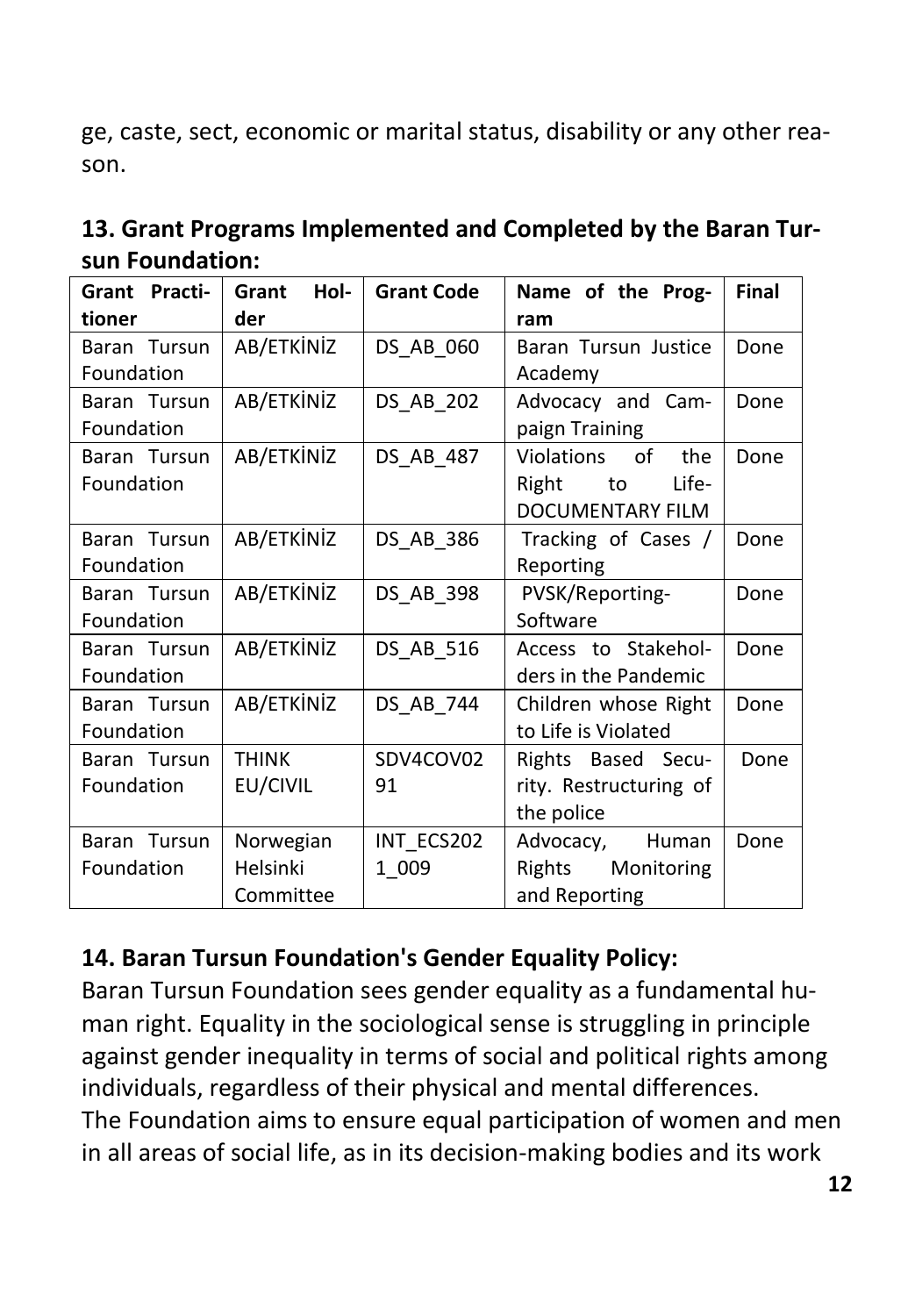towards its purpose. Struggling against unequal behaviors, attitudes and perceptions that individuals are exposed to according to their gender is among the objectives of the foundation and reflects this in strategic planning documents.

# **5- The Baran Tursun Foundation's Anti-Corruption Policy:**

The Baran Tursun Foundation's Anti-Corruption Policy is based on a zero-tolerance approach to corruption. Zero tolerance means that the Baran Tursun Foundation does not tolerate corruption in any of its works and that all corruption suspicions that are considered to violate this policy will be reported to the Baran Tursun Foundation.

This also means that the Baran Tursun Foundation will take all suspicions of corruption seriously and that all such cases will be evaluated, investigated and disciplined in an appropriate, professional, transparent and fair manner.

Compliance with this policy is also mandatory for members, staff, implementing partners, contractors and all relevant third Parties. Failure to do so may result in disciplinary action, including termination of membership, employment or the possibility of termination of the violating party's contract and/or business relationship with the Baran Tursun Foundation.

Baran Tursun Foundation also reserves all its administrative, legal and/or criminal rights. As a general principle, all money transfers and deliveries are made by bank transfer, in exceptions, the Board of Directors of the Baran Tursun Foundation is authorized and exceptions do not break this rule.

# **16- Risk Analysis Related to Baran Tursun Foundation's Activities:**

Before the Baran Tursun foundation starts its work towards its purpose, a risk analysis meeting is held with the participation of the members of the board of directors, the members of the board of trustees and the personnel who will actually take part in the activities.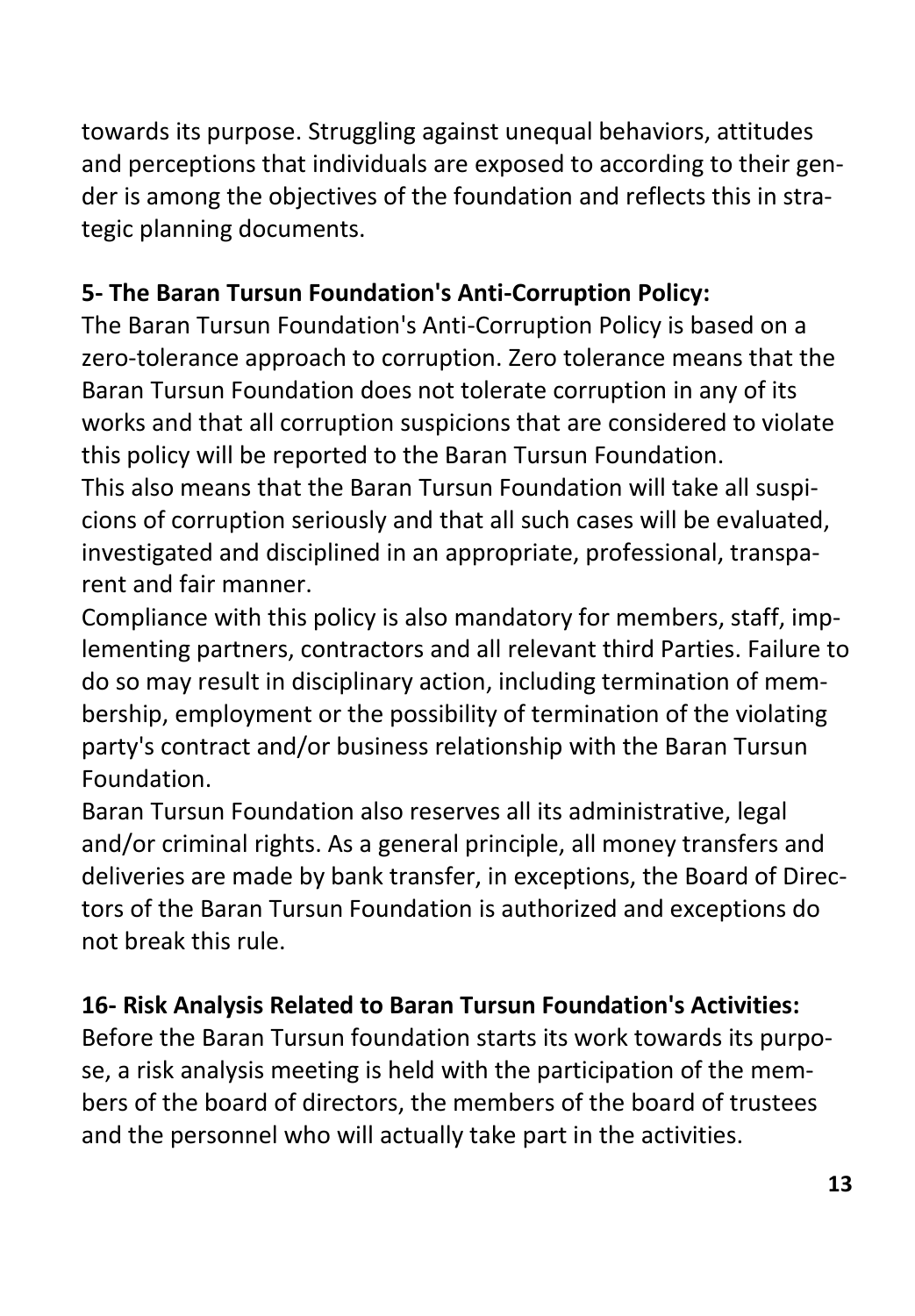Considered in the preparation of strategies and in all activities of the organization; To identify potential events that may affect the organization, to manage risks within the organization's possible risk limits, to make decisions that provide reasonable assurance of the achievement of its objectives.

Since the general goal and focus of activity of the foundation is related to the police organization, and due to the negativities in the police law, we have the risk of being blocked and mobbing by the police in the follow-up of the cases.

We anticipate reducing our risk by first explaining the general objectives of the Baran Tursun Foundation, which include social benefits, to our interlocutors, whom we consider as a risk factor during our regional activities.

Apart from this, another risk is the risk of the COVID-19 Pandemic. In order to reduce this risk, we foresee to reduce it by fully applying the Ministry of Health's guidelines and Pandemic rules.

# **17. Baran Tursun Foundation Environmental Policy:**

Baran Tursun Foundation strives to provide an environmentally friendly, safe and healthy working environment for its volunteers, employees, consultants and partners.

It is determined to proactively and actively prevent the wasteful use of natural resources in every action it takes for a cleaner and healthier environment.

For these purposes, it complies with all applicable environmental laws, regulations and public policies wherever it operates. To fully demonstrate this commitment, it remains aware of environmental best practices.

In the context of task-oriented work, it promotes the following actions to protect the environment in day-to-day operations.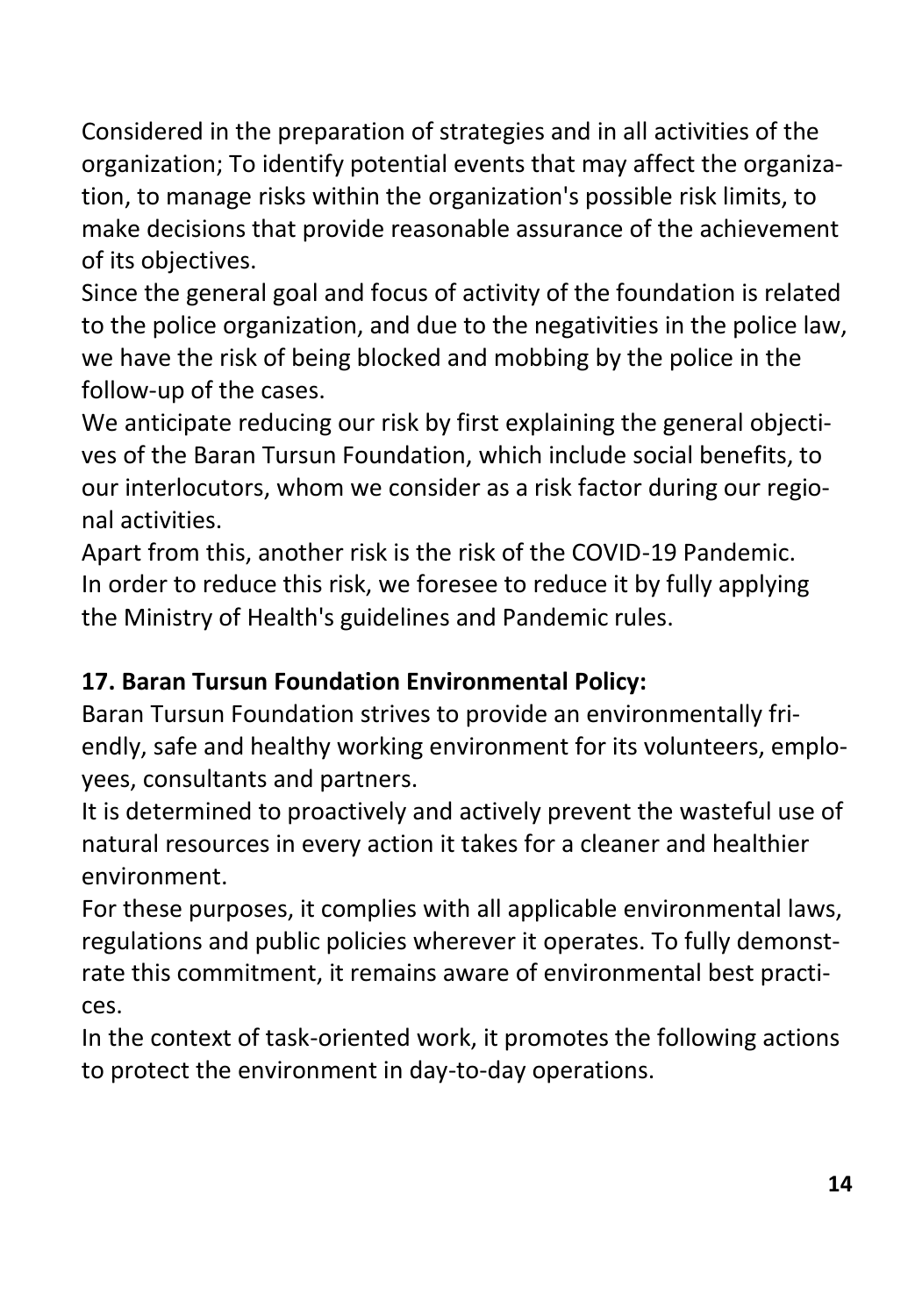These actions will be interpreted to meet the minimum threshold and therefore all members of the foundation continually strive to reach a better benchmark in line with current practices.

#### **18. Added Value of the Baran Tursun Foundation in the Context of Turkey:**

Baran Tursun Foundation creates added value in civic fields by carrying out unique work in the context of Turkey.

Added value is provided to decision makers, political parties, NGOs, Bar Associations, victims and witnesses by sharing the information of hundreds of civilians who were executed without trial within the scope of Article 16 of the PVSK in the form of reports.

Apart from this, a database is created by monitoring human rights in judicial and non-judicial mechanisms, and extrajudicial executions are classified according to age, gender and regions and shown on the map. A unique added value is created by categorizing the cases and showing them on the map by facilitating the access of national and international human rights mechanisms.

In addition to classifying and mapping cases according to their characteristics, added value is created to the stakeholders, NGOs and members who make up the target group, by sharing our knowledge and experiences on human rights monitoring, database creation and reporting. Focus group meetings are held within the framework of educational activities for victims, witnesses, individuals and groups exposed to police violence, discrimination and gender inequality. With these meetings held on a regional and provincial basis, the target audience is educated on the issues of access to justice, retaliatory cases, and the way and method to be followed in judicial and non-judicial mechanisms. As a result of these trainings, it is aimed that the awareness of the target group to seek rights develops and they follow their judicial cases with courage and self-confidence.